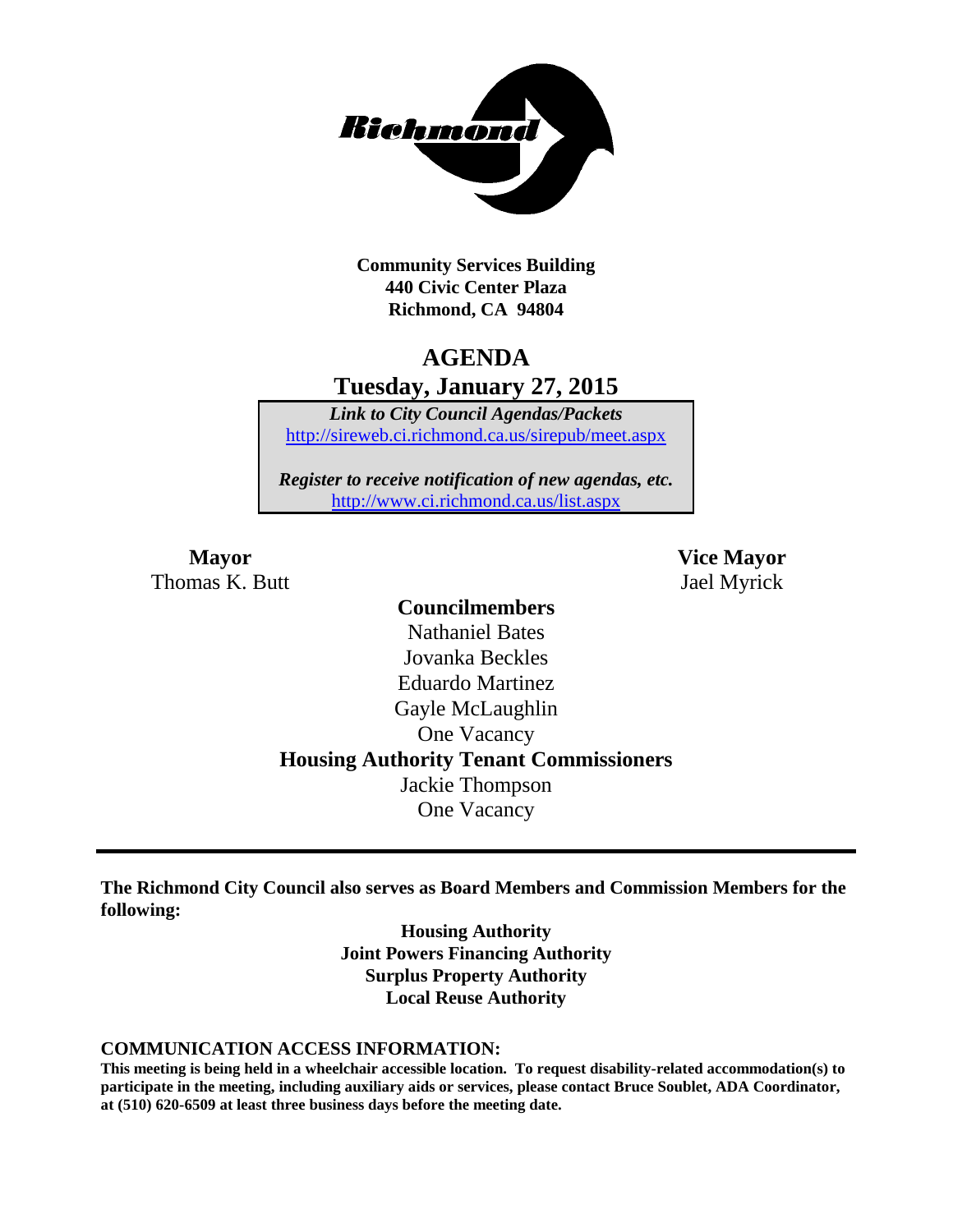# **MEETING PROCEDURES**

The City of Richmond encourages community participation at its City Council meetings and has established procedures that are intended to accommodate public input in a timely and time-sensitive way. As a courtesy to all members of the public who wish to participate in City Council meetings, please observe the following procedures:

**PUBLIC COMMENT ON AGENDA ITEMS:** Anyone who desires to address the City Council on items appearing on the agenda must complete and file a pink speaker's card with the City Clerk **prior** to the City Council's consideration of the item. Once the City Clerk has announced the item and discussion has commenced, no person shall be permitted to speak on the item other than those persons who have submitted their names to the City Clerk. Your name will be called when the item is announced for discussion. **Each speaker will be allowed TWO (2) MINUTES to address the City Council on NON-PUBLIC HEARING items listed on the agenda.**

#### **SPEAKERS ARE REQUESTED TO OCCUPY THE RESERVED SEATS IN THE FRONT ROW BEHIND THE SPEAKER'S PODIUM AS THEIR NAME IS ANNOUNCED BY THE CITY CLERK.**

**CONDUCT AT MEETINGS: Richmond City Council meetings are limited public forums during which the City strives to provide an open, safe atmosphere and promote robust public debate. Members of the public, however, must comply with state law, as well as the City's laws and procedures and may not actually disrupt the orderly conduct of these meetings. The public, for example, may not shout or use amplifying devices, must submit comment cards and speak during their allotted time, may not create a physical disturbance, may not speak on matters unrelated to issues within the jurisdiction of the City Council or the agenda item at hand, and may not cause immediate threats to public safety.**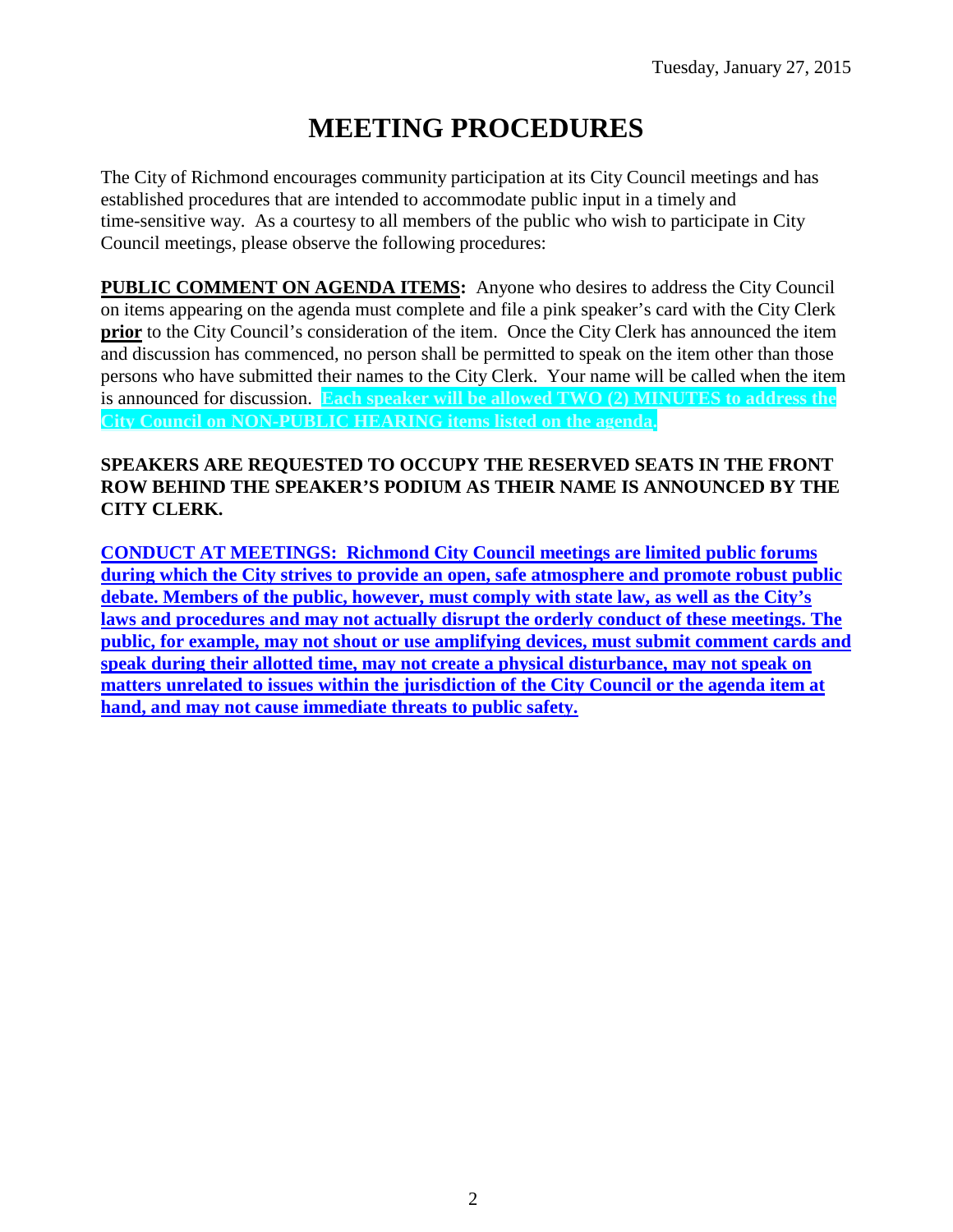**CITY HARASSMENT POLICY: The City invites public comment and critique about its operations, including comment about the performance of its public officials and employees, at the public meetings of the City Council and boards and commissions. However, discriminatory or harassing comments about or in the presence of City employees, even comments by third parties, may create a hostile work environment, if severe or pervasive. The City prohibits harassment against an applicant, employee, or contractor on the basis of race, religious creed, color, national origin, ancestry, physical disability, medical condition, mental disability, marital status, sex (including pregnancy, childbirth, and related medical conditions), sexual orientation, gender identity, age or veteran status, or any other characteristic protected by federal, state or local law. In order to acknowledge the public's right to comment on City operations at public meetings, which could include comments that violate the City's harassment policy if such comments do not cause an actual disruption under the Council Rules and Procedures, while taking reasonable steps to protect City employees from discrimination and harassment, City Boards and Commissions shall adhere to the following procedures. If any person makes a harassing remark at a public meeting that violates the above City policy prohibiting harassment, the presiding officer of the meeting may, at the conclusion of the speaker's remarks and allotted time: (a) remind the public that the City's Policy Regarding Harassment of its Employees is contained in the written posted agenda; and (b) state that comments in violation of City policy are not condoned by the City and will play no role in City decisions. If any person makes a harassing remark at a public meeting that violates the above City policy, any City employee in the room who is offended by remarks violating the City's policy is excused from attendance at the meeting. No City employee is compelled to remain in attendance where it appears likely that speakers will make further harassing comments. If an employee leaves a City meeting for this reason, the presiding officer may send a designee to notify any offended employee who has left the meeting when those comments are likely concluded so that the employee may return to the meeting. The presiding officer may remind an employee or any council or board or commission member that he or she may leave the meeting if a remark violating the City's harassment policy is made. These procedures supplement the Council Rules and Procedures relating to disruption of orderly conduct at Council meetings.**

Any law enforcement officer on duty or whose service is commanded by the presiding officer shall be Sergeant-at-Arms of the Council meetings. He/she, or they, shall carry out all orders and instructions given by the presiding officer for the purpose of maintaining order and decorum at the Council meetings (City Council Rules of Procedure and Order Section III F, RMC Section 2.12.030).

**\*\*\*\*\*\*\*\*\*\*\*\*\*\*\*\*\*\*\*\*\*\*\*\*\*\*\*\*\*\*\*\*\*\*\*\*\*\*\*\*\*\*\*\*\*\*\*\*\*\*\*\*\*\*\*\*\*\***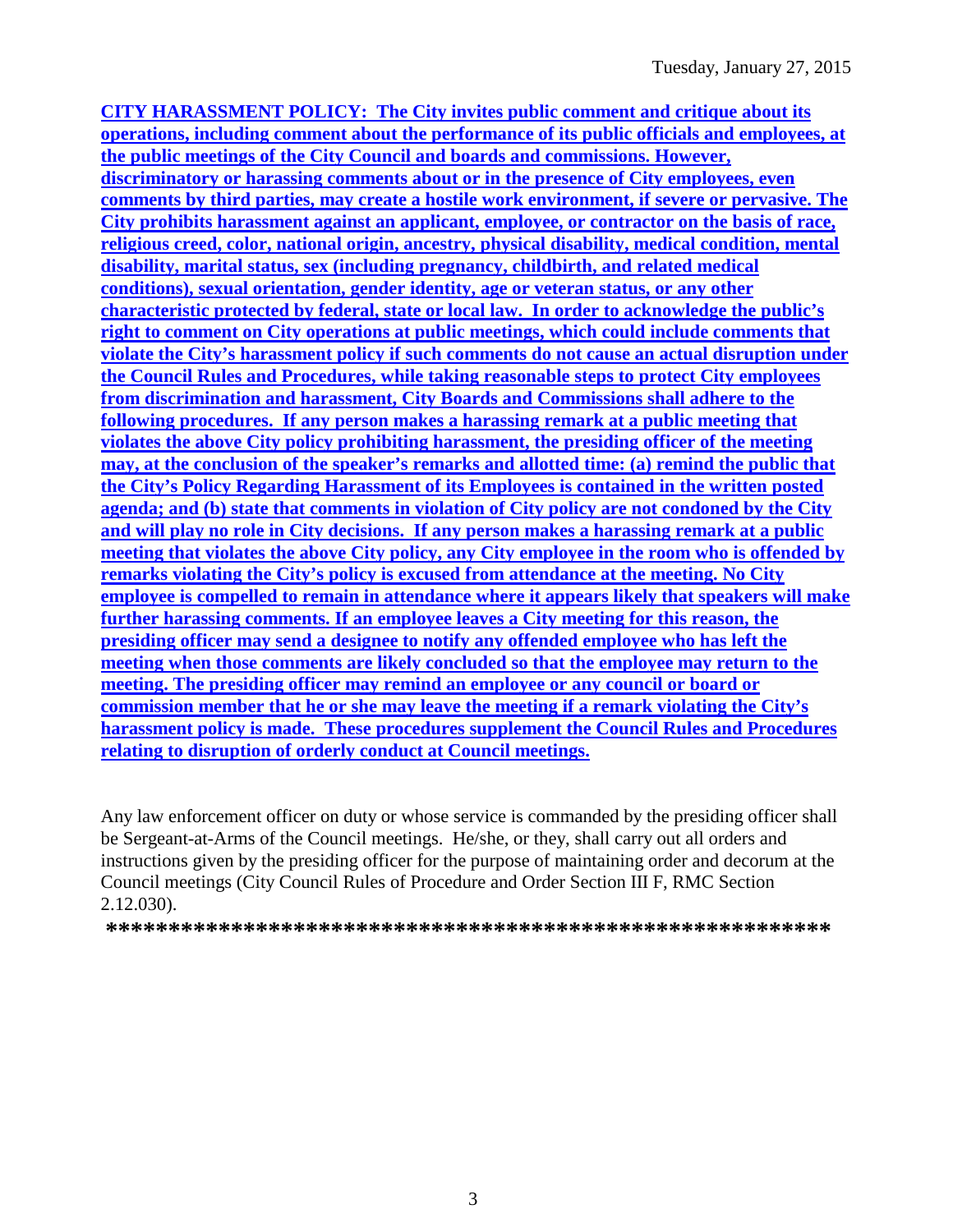## **OPEN SESSION TO HEAR PUBLIC COMMENT ON CLOSED SESSION ITEMS**

5:00 p.m.

- **A. ROLL CALL**
- **B. PUBLIC COMMENT**

### **C. ADJOURN TO CLOSED SESSION**

### **CLOSED SESSION**

Shimada Room of the Community Services Building

#### **A. CITY COUNCIL**

#### **A-1.** PUBLIC EMPLOYEE APPOINTMENT (Government Code Section 54957.6):

City Clerk